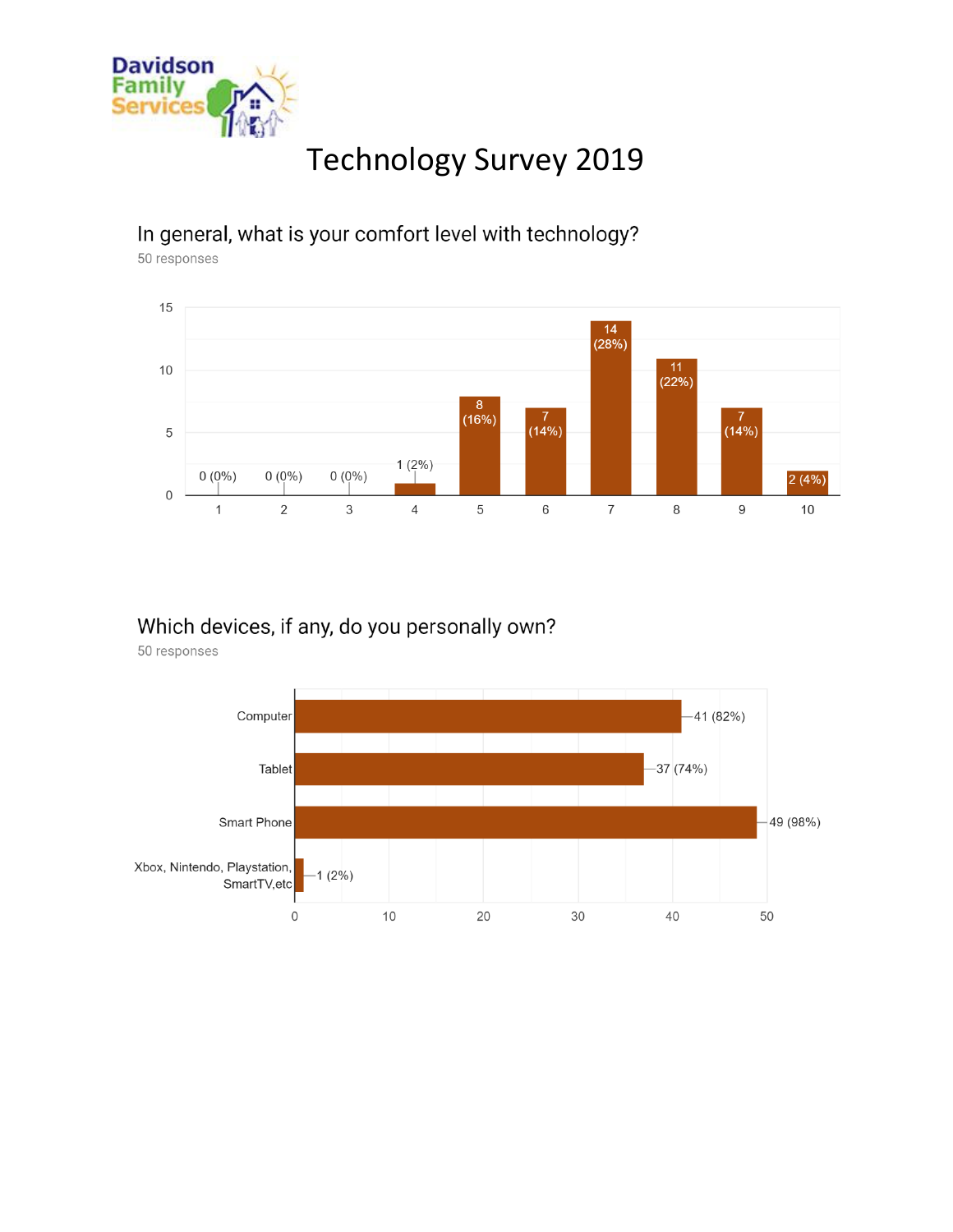

## How often do you use your device(s)?

50 responses



## Overall, how do you like the OnTarget system?

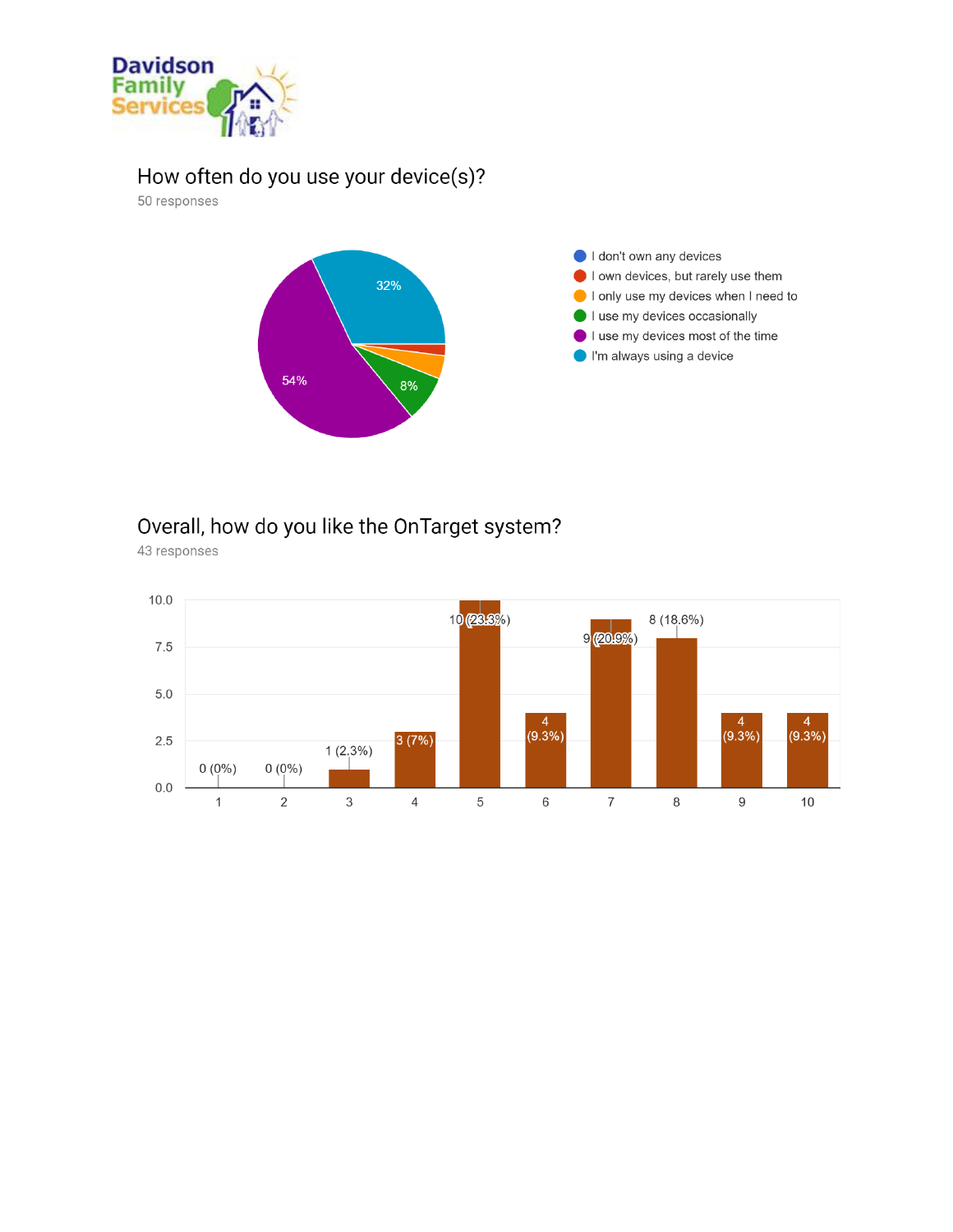

# Specifically, how do you like the current method for billing/payroll?

51 responses



#### How would you feel about switching to electronic billing?

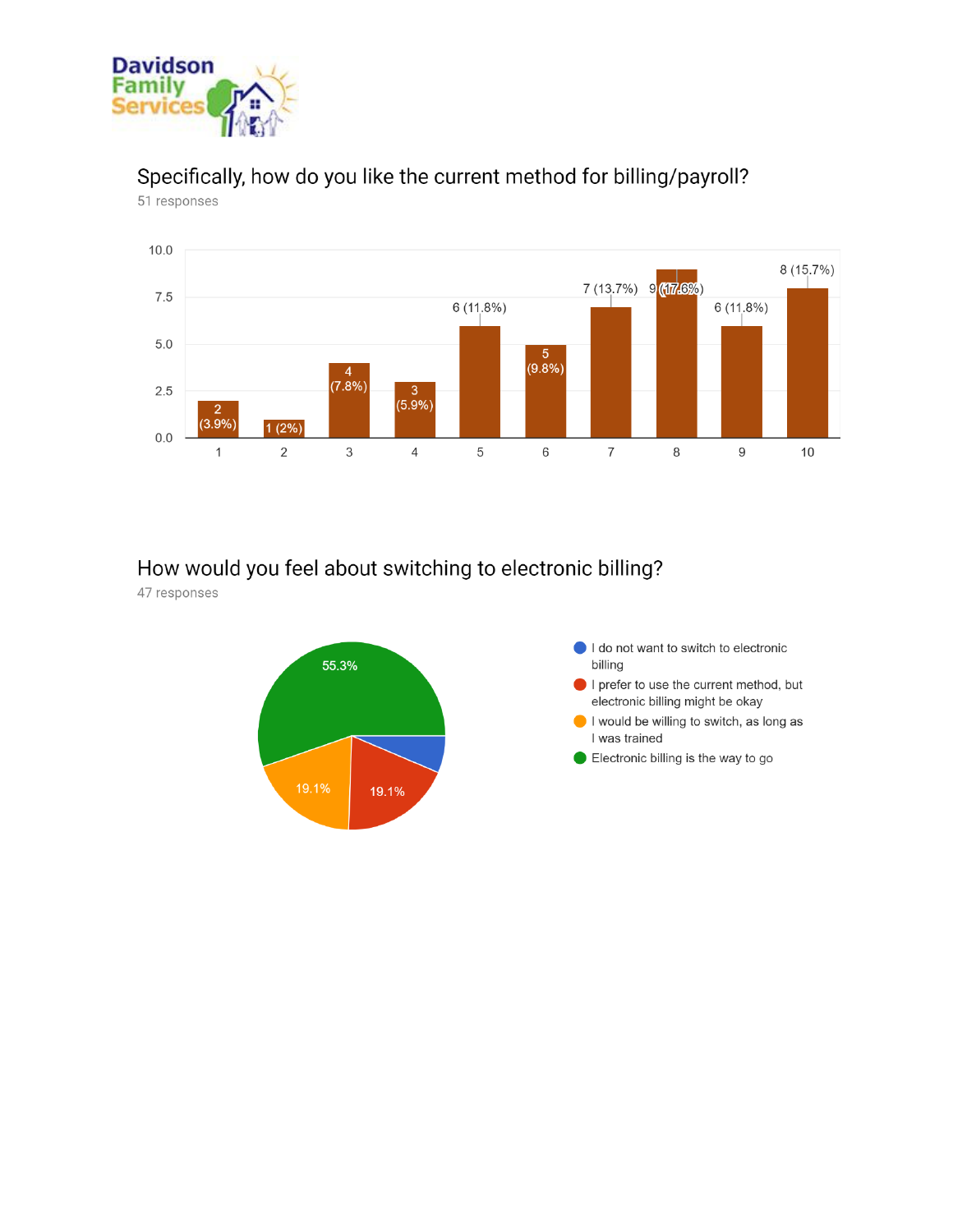

# In general, how do you feel about online training?

49 responses



# Overall, how do you like the Relias online training system?